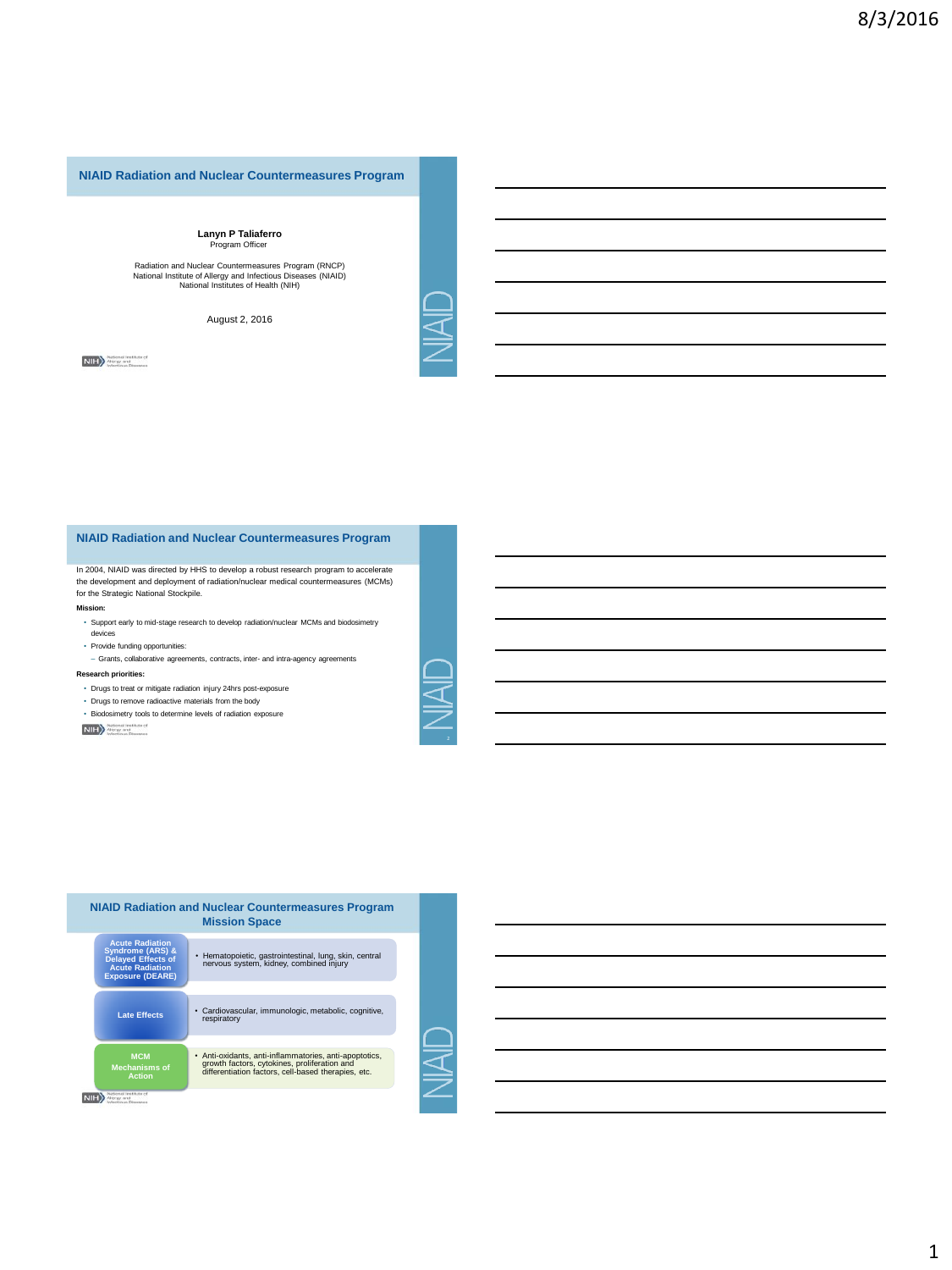| · Am-241, Co-60, Cs-137, I-131, Ir-192, Po-210,<br><b>Radionuclide Threats</b><br>Pu-238/239, Sr-90, U-235<br><b>Blocking agents</b><br>٠<br><b>Radionuclide MCMs</b><br>Decorporation agents<br>٠<br>include:<br>• Enhancement of mucociliary clearance |
|----------------------------------------------------------------------------------------------------------------------------------------------------------------------------------------------------------------------------------------------------------|
|                                                                                                                                                                                                                                                          |
|                                                                                                                                                                                                                                                          |
| <b>Biodosimetry Markers, Methods &amp; Devices</b>                                                                                                                                                                                                       |

ℶ  $\overline{\mathsf{S}}$ 





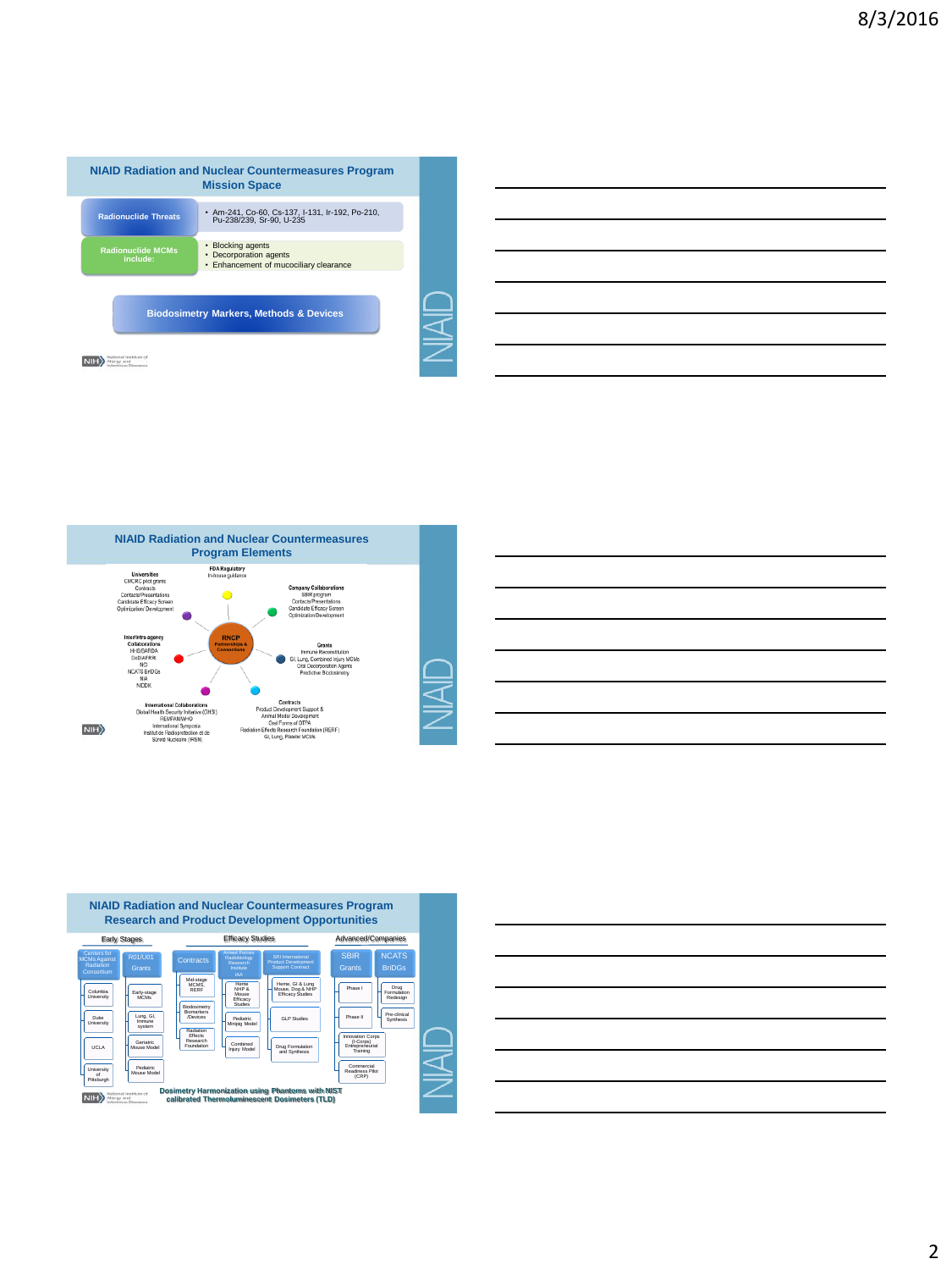









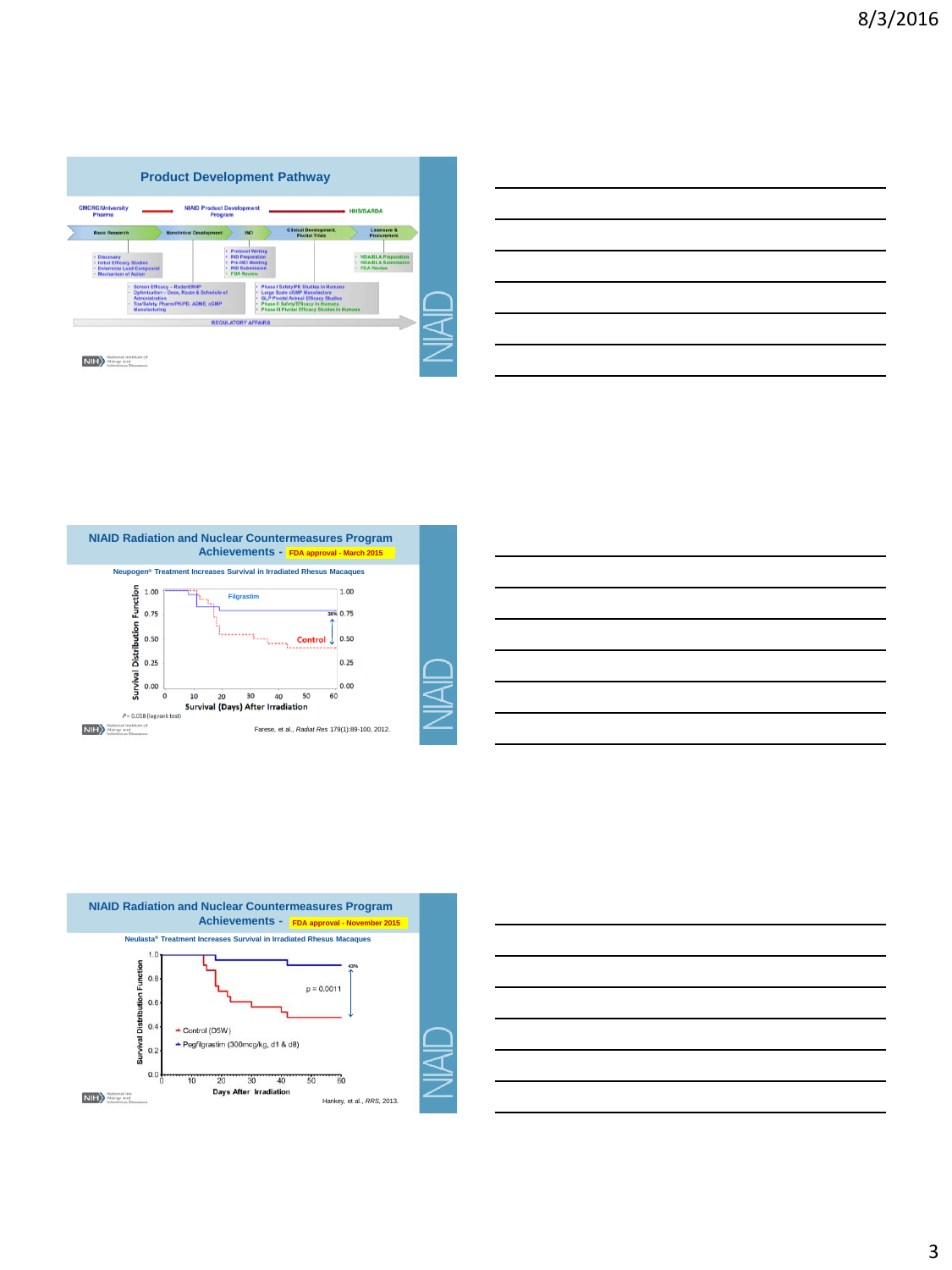



**Discovery and Development of Biomarkers for Acute and Delayed Radiation Injuries**

- The **objective** is to identify and characterize biomarkers and/or<br>techniques to predict radiation injury to specific organs and tissues of physiological systems
- The **biomarkers** should be linked to relevant clinical outcomes such as organ failure, other major morbidity and/or mortality, strictly related to the radiation exposure and stable for at least 24hr post-exposure



NIH > Mergy and<br>
Intectious Diseases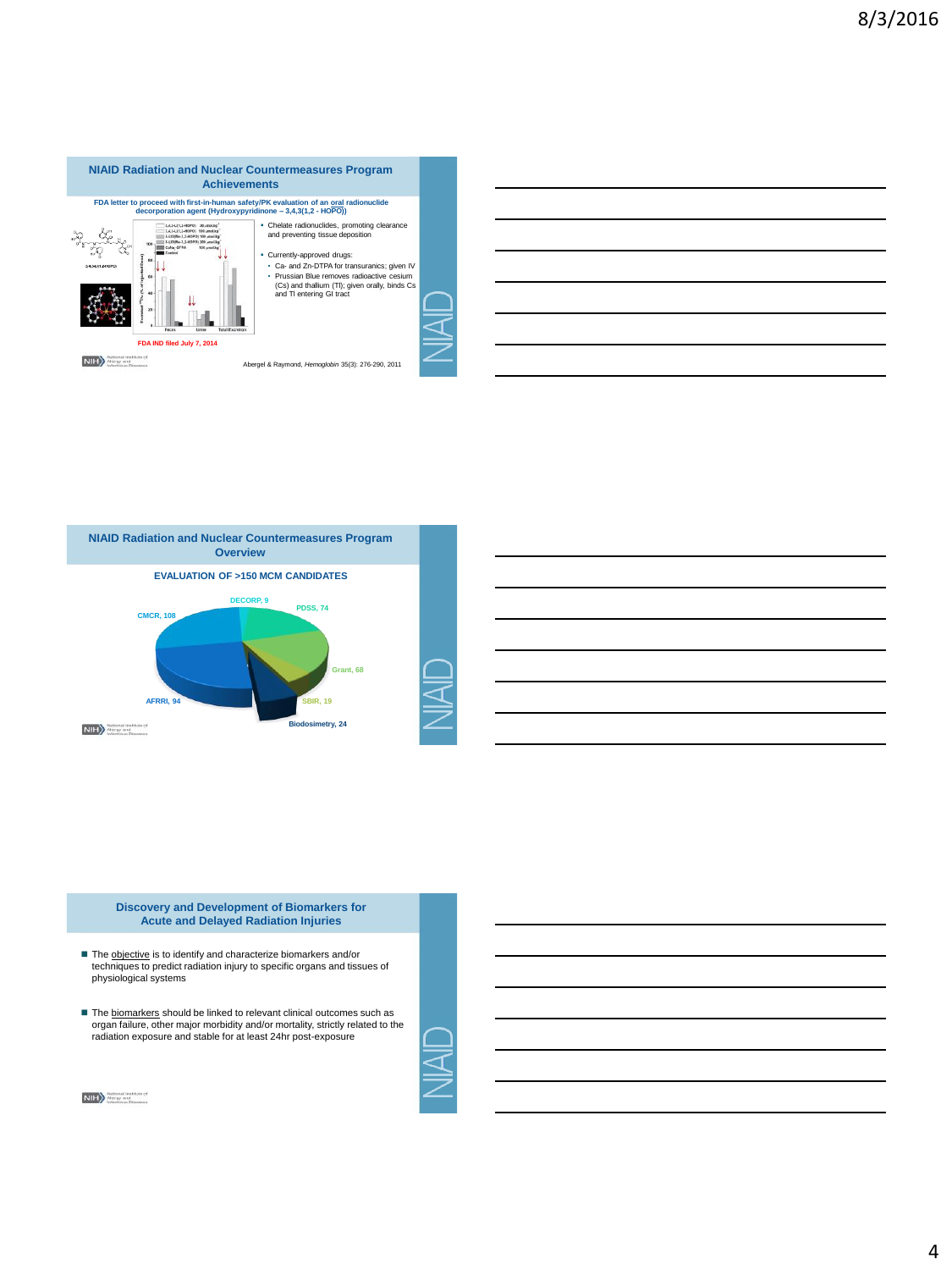

### **NIAID Radiation and Nuclear Countermeasures Biodosimetry Programs**

- **Predictive Biodosimetry R01 Grants (2012) SBIR Grants (2009-present)**
- Dana-Farber Cancer Institute • Fred Hutchinson Cancer Research Center
- 
- Georgetown University Medical College of Wisconsin
- UCLA
- University of Rochester

#### **NIAID-NCI IAA (2005-present)**  • Gamma H2AX

- 
- Metabolomics • miRNA
- 
- NIH >> Mational Institute of
- Microfluidic chips for detection of senescent cells • Optically-based device for detection of miRNA biomarkers
- **Columbia CMCRC U19 (2005-present)**
- Gene expression High-throughput cytogenetics
- Metabolomics
-